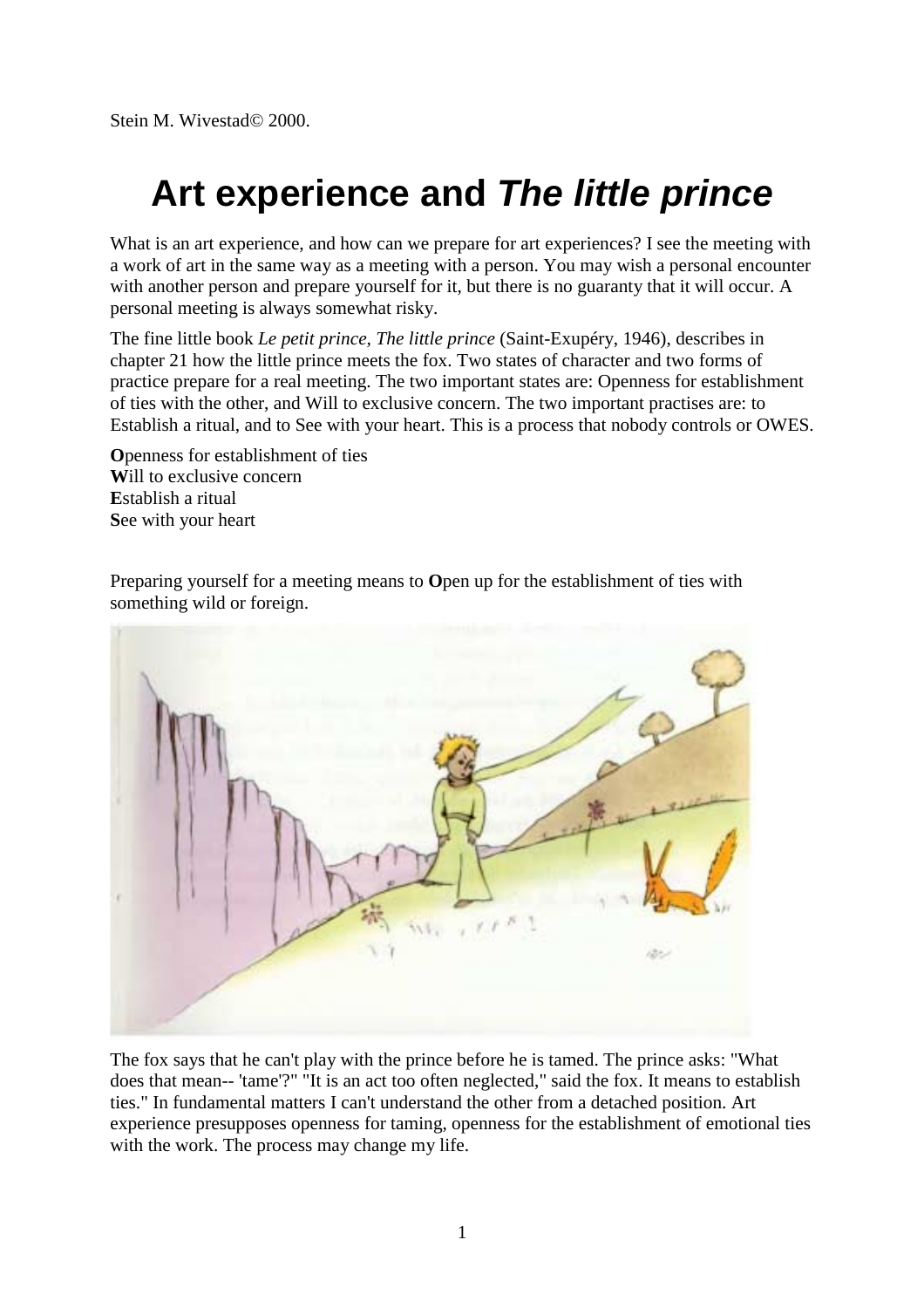**W**ill to exclusive concern means to really say yes to something (or somebody), and exclude other possibilities.

The fox says: "if you tame me, then we shall need each other. To me, you will be unique in all the world. To you, I shall be unique in all the world...". The prince looks on a field of roses and compares them to the one rose that he earlier has watered and protected on his little planet.





"You are not at all like my rose," he said. "As yet you are nothing. No one has tamed you, and you have tamed no one. You are like my fox when I first knew him. He was only a fox like a hundred thousand other foxes. But I have made him my friend, and now he is unique in all the world." Art experience presupposes a willingness to become acquainted with particular works. Art experience is a personal encounter with a foreign work, knowing *it* like you know him or her. Both in the relation to a person and to a work of art it is indispensable to be together regularly to get acquainted.

**E**stablishing a ritual means to have some order in the approach to the foreign person or work of art. "What must I do, to tame you?" asked the little prince. "You must be very patient," replied the fox. "First you will sit down at a little distance from me- like that-- in the grass. I shall look at you out of the corner of my eye, and you will say nothing. Words are the source of misunderstandings. But you will sit a little closer to me, every day..."